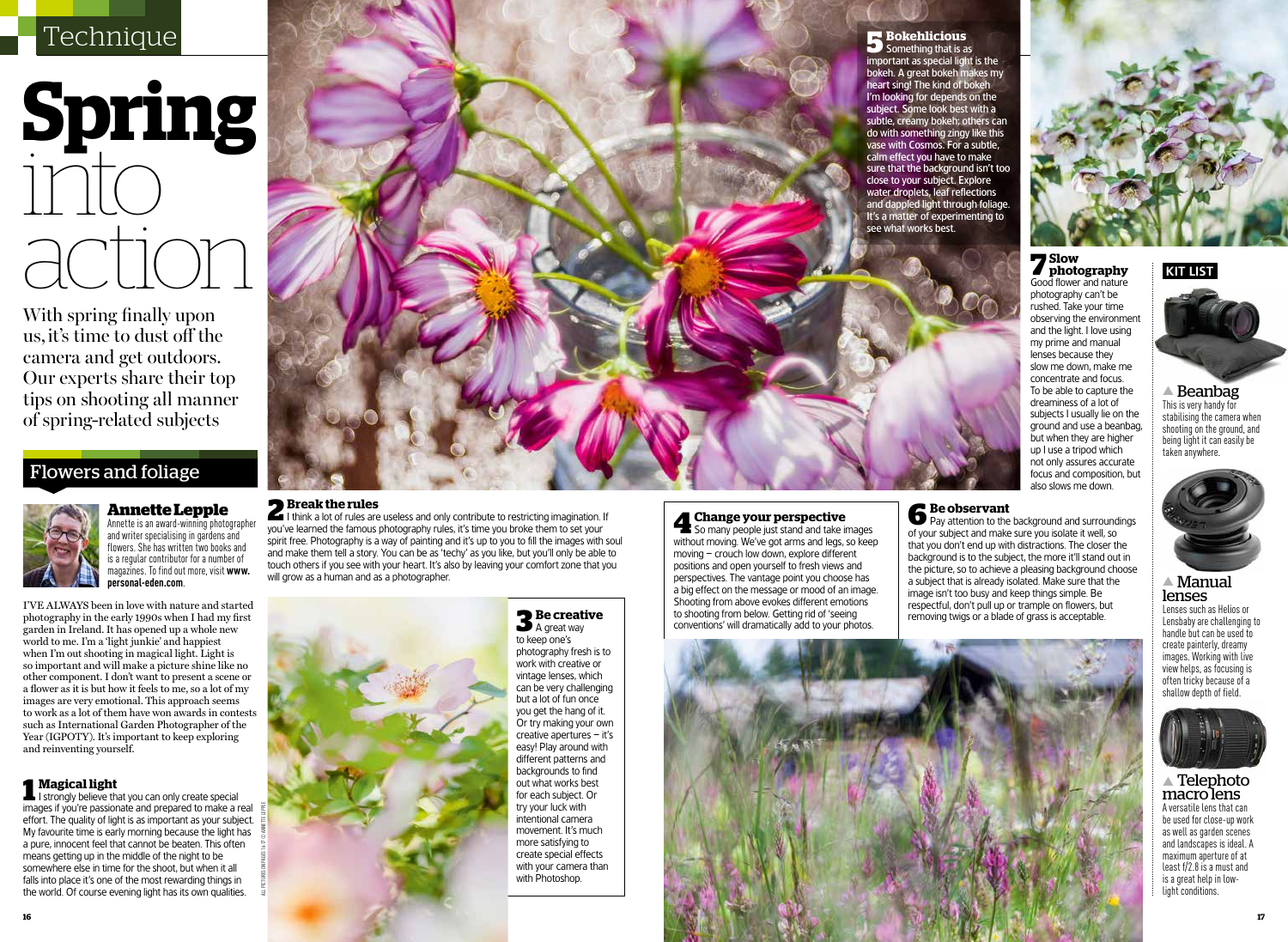## Insects



### **Andrew McCarthy** Andrew is a photographer and professional

ecologist whose awards include a BWPA 'Hidden Britain' category win in 2018. Andrew is also an Olympus Mentor. See more of his work at **www. andrewmccarthyphotography.com**.

all pictures on pages 18-19 © andrew mccarthy

I HAVE been fascinated by insects ever since I was a young boy and, in recent years, have spent many hours photographing them. In addition to the simple pleasure of creating great images of these intricate and often very beautiful creatures, photography can help highlight the environmental challenges insects face and can raise awareness of how important they are to human well-being. Insects can be challenging subjects to photograph at times though as they are often small and well camouflaged, but there are a number of simple techniques you can follow to help improve the quality of your work.



# **8Plan for success** Plan trips and become familiar

with sites that work at different times of the year and for different types of species. Insect habitats include wetland, woodland edge and scrub mosaics with

 $\triangleleft$ 

Tripod and

by a geared head.

geared head A good tripod with a specialist macro arm and good quality head is essential. I use a ball head but many macro photographers swear by the fine adjustments offered

bare ground. Birch and willow often support larvae whose presence is given away by partially eaten leaves. Scan vegetation slowly for resting insects and view the same patch from different angles to double check.

**kit list** 

Staying local means you can make the most of good weather. Become familiar with local nature reserves and research your target species beforehand to prevent wasting time searching unproductive habitats when

Macro lens

A macro lens with a long focal length of around 150mm or a close-focus telephoto zoom such as the Canon EF 100-400mm f/4.5-5.6L IS II USM or Olympus M.Zuiko Digital ED 40-150 f/2.8 will allow you stay further back minimise disturbance.

conditions are ideal for photography. Gardens make excellent photographic studios: establish nectar-rich plant species, dig ponds, make habitat piles and leave rough unmanaged corners – all are great habitats for insects. Invest in a moth trap!

10 Set the alarm clock<br>
Insects are difficult to approach in hot weather so shoot during the cooler, early part of the season and get up early in high summer to find dew-covered specimens and adults emerging from their larval cases. Searching for butterflies that have settled to roost before sunset can save time the following morning. Use low backlight during the 'golden hour' light to reveal wing-and-body translucence.



# **11 Watch the weather forecast**

Keep a close eye on weather forecasts and look for high cloud with light or no wind. The lighting in such conditions reveals surface detail and texture well, and you will also be able to use faster shutter speeds and smaller apertures for greater depth of field. If the sun

comes out and you need fill-in flash keep it subtle; use low manual power as wary insects.

 $\blacktriangleleft$ Stabilisers Wimberley Plamps are invaluable, but you will need a separate ground spike or small second tripod to attach them to. Alternatively make stabilisers from knitting needles, gaffer tape and

### **1 3 Aim for clean and simple compositions**  Shoot from a low viewpoint and frame your subject

against a clean background wherever possible. If you need to move vegetation out of the way do it carefully and reposition plants afterwards so the insect remains hidden. As a general rule, align your sensor with the plane of your subject to get as much of it in focus as possible. A tripod enables precise adjustments; focus manually, use depthof-field preview or use live view for critical focus.

to ensure pin-sharp shots. Aim for reasonably small apertures  $-$  f/8 is a good starting point on a full-frame camera – but not so small that diffraction softening becomes a problem. Wind can cause subject movement, in which case increase ISO, use a wider aperture, or stabilise vegetation by using clamps on a small second tripod or ground spike. Alternatively get creative and shoot with a shallow depth of field through vegetation to create out-of-focus effects.

# 14 **Try focus stacking**<br> **14** If the wind is light try focus stacking if your subject remains still. Some cameras have **12 Always aim for critical sharpness**  Keep shutter speeds high (around 1/250sec)

automated stacking functions that make this type of work easy from a tripod; alternatively shoot overlapping shots by incrementally rotating the lens barrel by hand. Stacking allows wider apertures, which can result in cleaner backgrounds. Process images with specialist software such as Helicon Focus and Zerene stacker; both are intuitive to use.

clothes pegs.

**18** 6 April 2019 I www.amateurphotographer.co.uk I subscribe 0330 333 1113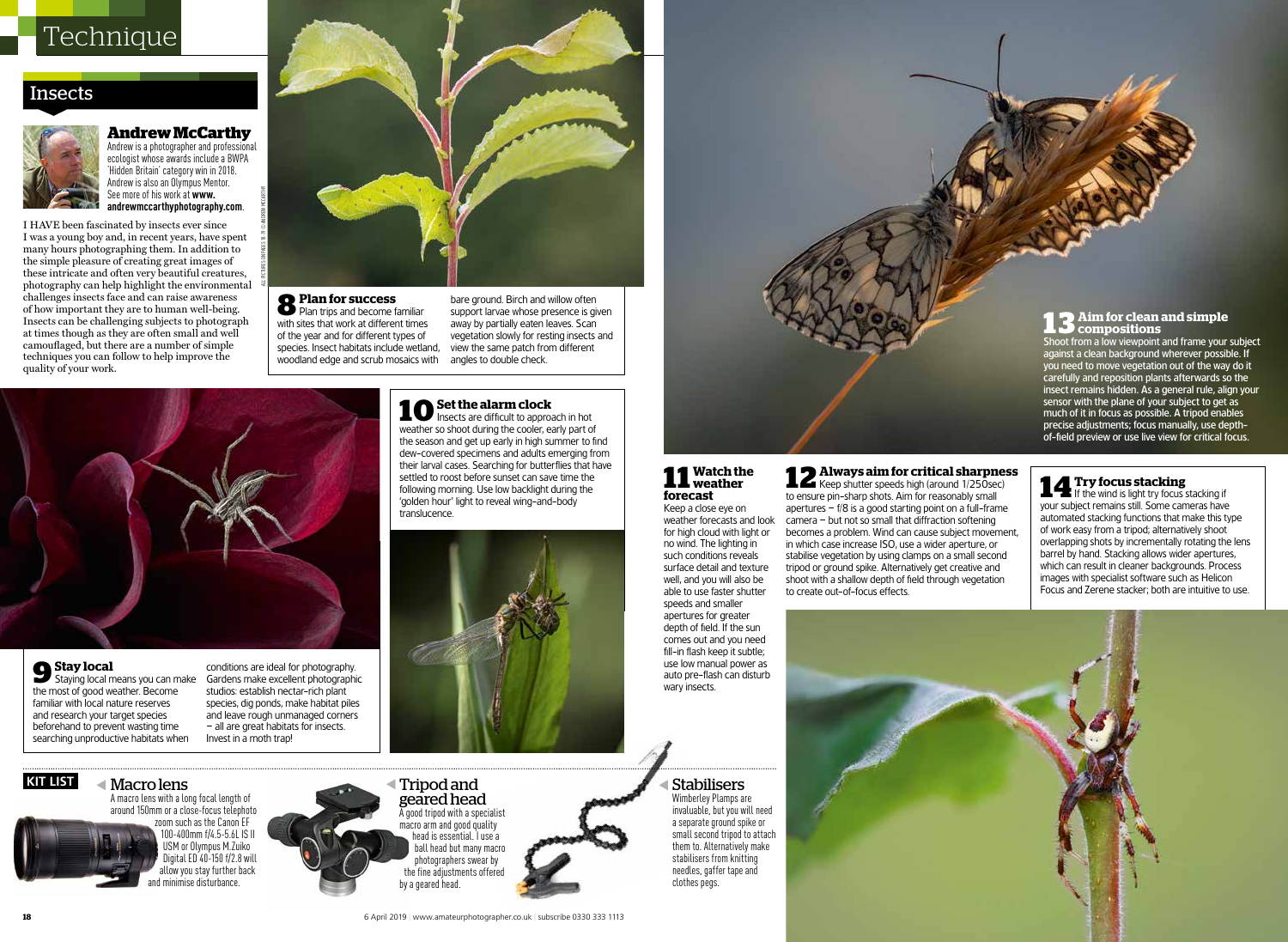# Landscapes



### **Paul Mitchell** Paul specialises in landscape and

woodland photography and is a Fellow of the Royal Photographic Society. His award-winning images have featured in many publications and books. Visit **www. paulmitchellphotography.co.uk**.

SPRING officially starts in mid-March and ends in mid-June. This time period can encompass the last throws of winter to blazing summer days, thus giving the photographer some of the most diverse photographic opportunities of the year. This change is most notable in the open landscape, woodlands and coastal margins. Weather conditions in spring can also be very unpredictable and one can often experience four seasons in one day. As most landscape photographers can testify, the longer days also mark the return of that dreaded early morning alarm call.



all pictures on pages 20-21 © paul mitchell

17 **Stay local**<br>
Very often, people travel far and wide for images but forget what possibilities exist on their own doorstep. Study OS maps of your local area and make note of local woodlands, heathlands and public footpaths running through open countryside. Having somewhere local also gives you the advantage of reacting quickly to the changing weather conditions and certain times of the day.

18 **Weather watching**<br> **18** Become an avid weather watcher and try to predict what the conditions are likely to be. A passing weather front could herald a good sunrise or sunset, for example. High pressure, clearing skies and light winds could be a recipe for mist or fog. The weather can be unpredictable, which is why I refer to a selection of weather apps and combine the relevant information.

# **1 5 White balance**

I always try to encourage clients to move away from using auto white balance as it is invariably inconsistent and, in the majority of cases, will add an unappealing blue cast. I tend to find that the 'daylight' or 'cloudy' setting is better suited for landscapes. Of course if you are shooting raw, you always have the option to change it post-capture.

**1 6 Composition** They say that rules are meant to be broken, but the rule of thirds is still probably the most useful way to achieve an aesthetically pleasing composition. Most cameras will allow you to place a grid on either the viewfinder or viewing screen. Pay close attention to what is happening on the intersection points of that grid and how the foreground and

background elements relate to the nine areas.



19 **Aspect ratios**<br>Try and break away from the usual 2:3 aspect ratio. I find that 2:3 works well for straight landscape images but don't discount 16:9 for a slightly wider, panoramic feel. I sometimes use a Micro Four Thirds camera, which has a 4:3 ratio, which is perfect for portrait-oriented landscapes. The square or 1:1 ratio is ideal for bold graphic images that include centrally placed elements.

20 **Be creative with depth of field**<br> **20** Add perceived depth to your images by using a wide aperture. This technique works particularly well in woodlands, where you can isolate an individual tree or branch by having a soft background. I often make one image at f/11 and another at f/2.8 and decide which I prefer later.

### **kit list**

Geared head  $\blacktriangleright$ Geared heads allow for precise, incremental, three-way movements which allow me to fine-tune a composition without having the additional task of tightening the head.

subscribe 0330 333 1113 | www.amateurphotographer.co.uk | 6 April 2019

### **2 1 Choice of focal length** Most people's initial response to landscapes is to use a wideangle lens as this pretty much replicates what they see. This can be an advantage when at the coast or in the open countryside. Using a longer focal length can help isolate parts of the landscape, especially if there are distractions such as over-bright areas. They can also compress elements within a scene, creating patterns and rhythm.

L bracket

I've only had one for a short while but using it has been a revelation. It enables you to quickly swap between landscape and portrait mode and keep the centre of gravity central to the tripod, essential when using a heavy lens.





### Viewing frame Walking around with a simple viewing frame (can easily be made from black card) can be a quick and easy way to determine a potential composition without unpacking your full kit.

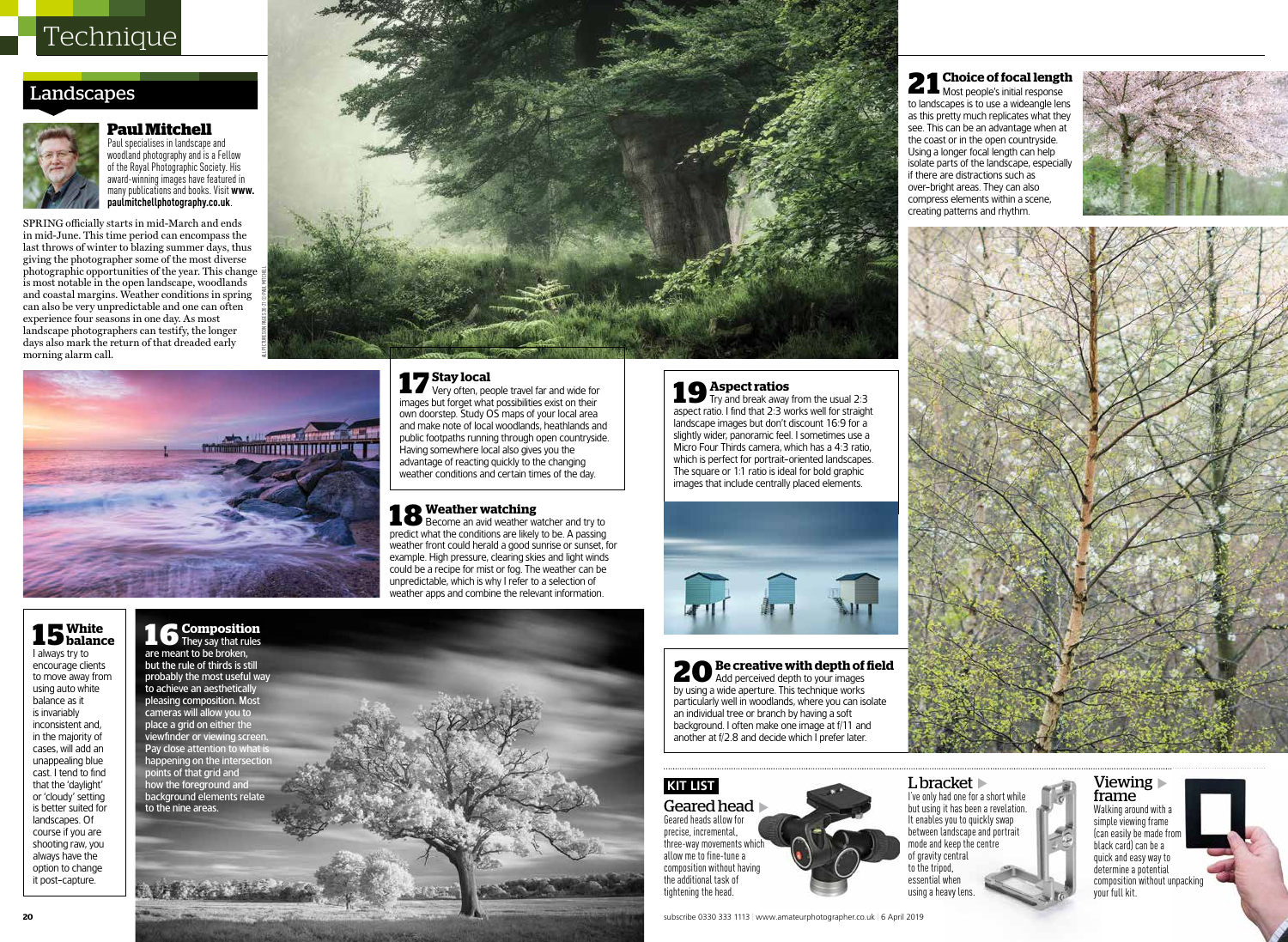# Wildlife



### **Mark Sisson**

Mark has been a full-time wildlife photographer for over 15 years. He has had several books published. He also co-owns/ runs the largest UK wildlife photography holiday business, Natures Images. See **www.natures-images.co.uk**.

BEING A January baby I do love winter, but spring as a season offers so much in terms of wildlife photography, and in particular the opportunity to seek out and begin potential projects that might run for many weeks: the best way to work, capture different images and develop a serious portfolio. It is that time of the year when courtship and the breeding seasons begin and wildlife consequently settles into more predictable behaviour – and where it can be found, field craft, observation, an understanding of the law, patience and hopefully great images are the order of the day (or should I say, season).

22 **Wherever you are, get low**<br>
Unless you are working from a considerable distance away and the angle is in your favour, all wildlife images are best taken at the same height as your subject: nothing is more effective than being at eye level, and conversely nothing looks less so than an image taken from a steep downwards angle. For birds on the water, a lower level makes the water more mirror-like in terms of reflections, and on land it creates the opportunity for some 'mush' at the bottom of the shot (out-of-focus foreground) which is creative, too.

### **21 Spend time watching behaviour**

This is key to wildlife photography as more time spent watching leads to a better understanding of behaviour and better anticipation – responding to what's happening is often too late if the action is momentary in the first place.

Only by watching a pair of great crested grebes for several spring mornings did I eventually spot where they decided to nest, resulting in a six-week vigil from then on as that year it was a photographable location. It hasn't been for nearly 10 years since, so it was well-rewarded observational time.



**23 Get up early**

Not only is this the best time of the day as far as light is concerned, but it is also the time when wildlife is at its most active and predictable. Brown hares for instance are at their busiest around dawn before looking to settle in their form for the majority of the day. When crops are short they are at their most visible, and time spent watching their movements will reveal favourite paths from fields they are feeding in, creating the opportunity to get in place and wellhidden, waiting in anticipation.